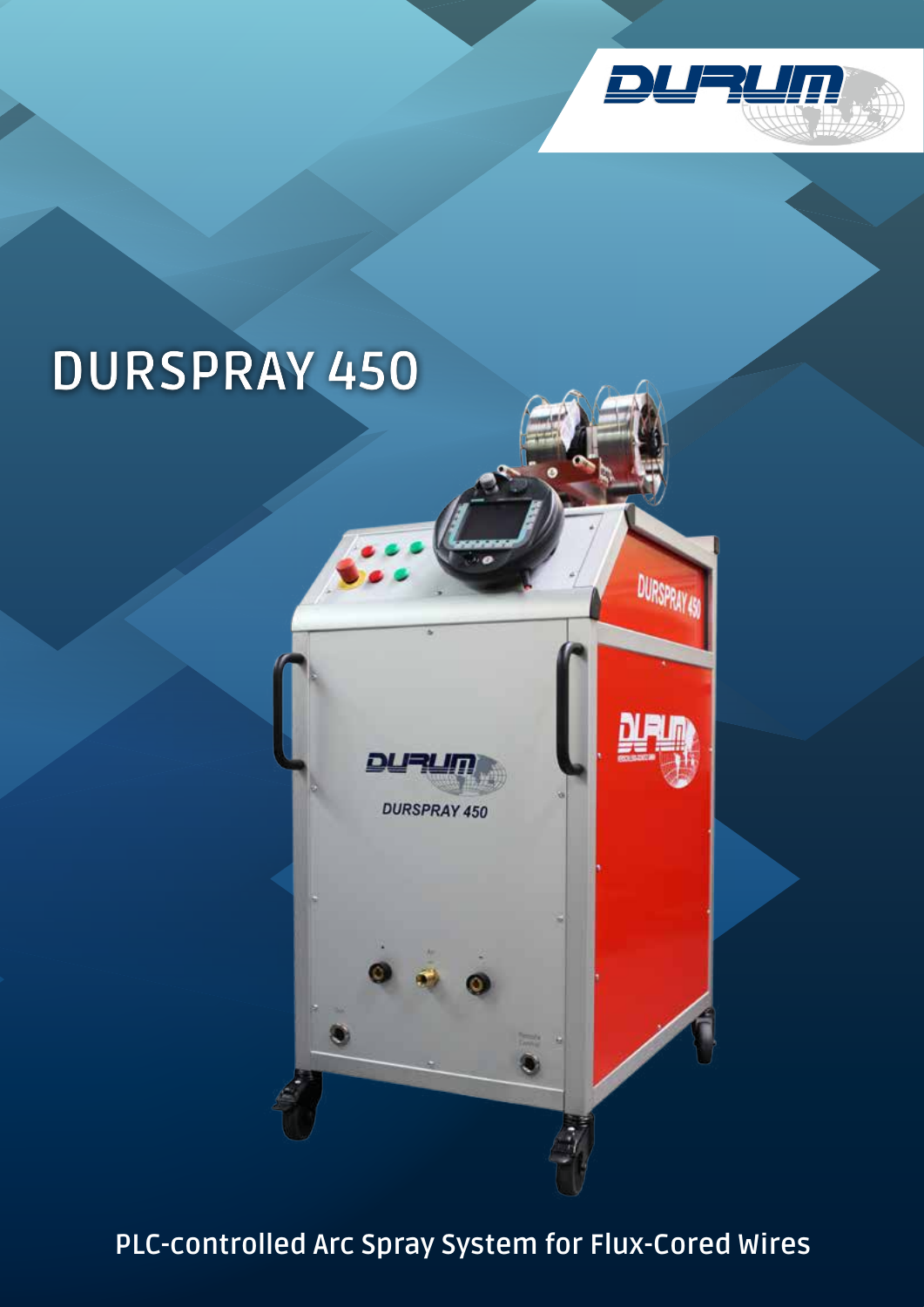# **DURSPRAY 450 – Arc Spray System for Flux-cored Wires**

Developed and manufactured by DURUM in Germany, the mobile electric wire arc spray system DURSPRAY 450 belongs to the newest generation of fully automatable spray systems. It features state of the art power source-, valve- and PLC-technology. The system can be used manually or in combination with industrial manipulators or robots in automated production cells.



| Current range:                 | $50 - 450A$ | Degree of protection: | IP23                            |
|--------------------------------|-------------|-----------------------|---------------------------------|
| Voltage range:                 | $20 - 38V$  | Atomizing gas:        | Compressed air, Nitrogen, Argon |
| Duty cycle:                    | 100%        | Pressure range:       | $2 - 8$ bar                     |
| Open circuit voltage Inventer: | 90 V        | Pressure max.:        | 10 <sub>bar</sub>               |
| Voltage supply:                | 3x 400 V+N  | Cooling:              | air cooled                      |
| Supply frequency:              | 50/60 Hz    | Dimensions:           | 100 x 60 x 120 cm               |
| Supply fuse:                   | 63A         | Weight:               | 104 kg                          |



## PLC-controlled

The use of a modern PLC system provides reliable operation and allows the easy integration of bus systems in automatic production lines or robot cells.

#### HMI-Interface

The used mobile HMI-interface is ideal for local operation and monitoring tasks. The intuitive menu structure and the combination of a touch screen with haptic controls provides easy operation.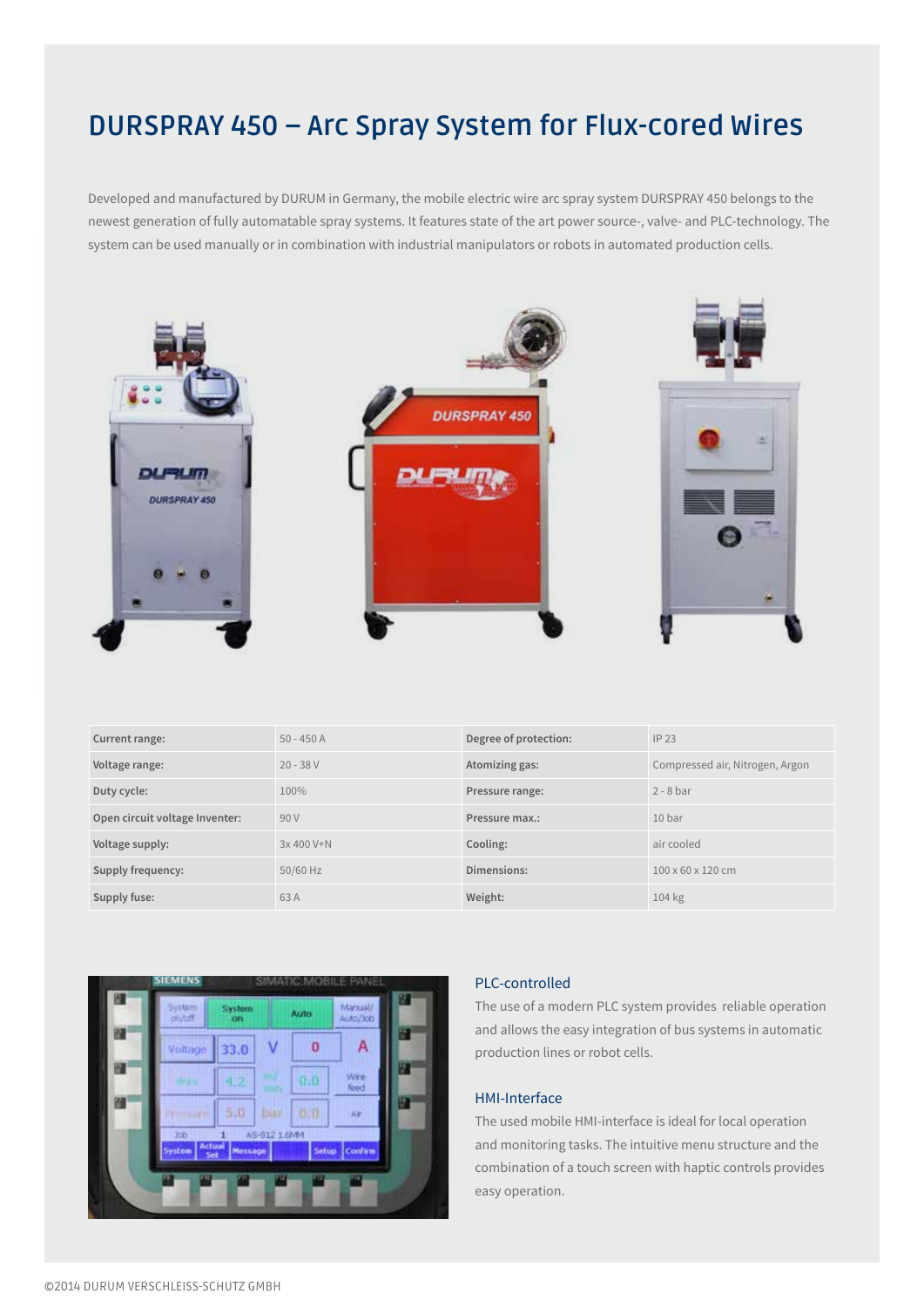# **Advantages**

#### T-Spray ArcJetOne

The spray gun ArcJetOne was optimized by computational fluid dynamics (CFD) and features a small design. The gun has a narrow spray pattern and allows the usage of wires up to 2.5mm diameter. Additionally it is available as a machine mounted- or handheld-version and has easily replaceable contact tips.

#### Inverter Technology

The inverter power source is primary-switched and generates a very stable arc that ensures consistent and repeatable coatings.



#### Job Control

The integrated job management provides, apart from recipe storage, the possibility to fix all critical parameters in the jobs. This way you can create your specific recipes tailored to your spray jobs.

#### Closed-loop pressure control

The atomizing air is controlled by a closed-loop proportional valve which constantly provides a consistent air output and monitors the pressure level. Additionally only components with minimal pressure drop were used to ensure an economical process.

## Modular design

The module technology used allows easy replacement of critical components and makes the system very low maintenance.



#### High-end drive solution

The wire feed unit is powered by a brushless DC motor with built-in electronic speed control. In combination with four driven wheels flux-cored wires can be sprayed reliably.



#### Optimized for flux-cored wires

The entire system DURSPRAY 450 was especially designed for the use of flux-cored wires. Key components such as power source, wire feed and arc spray head have been precisely optimized for this application.